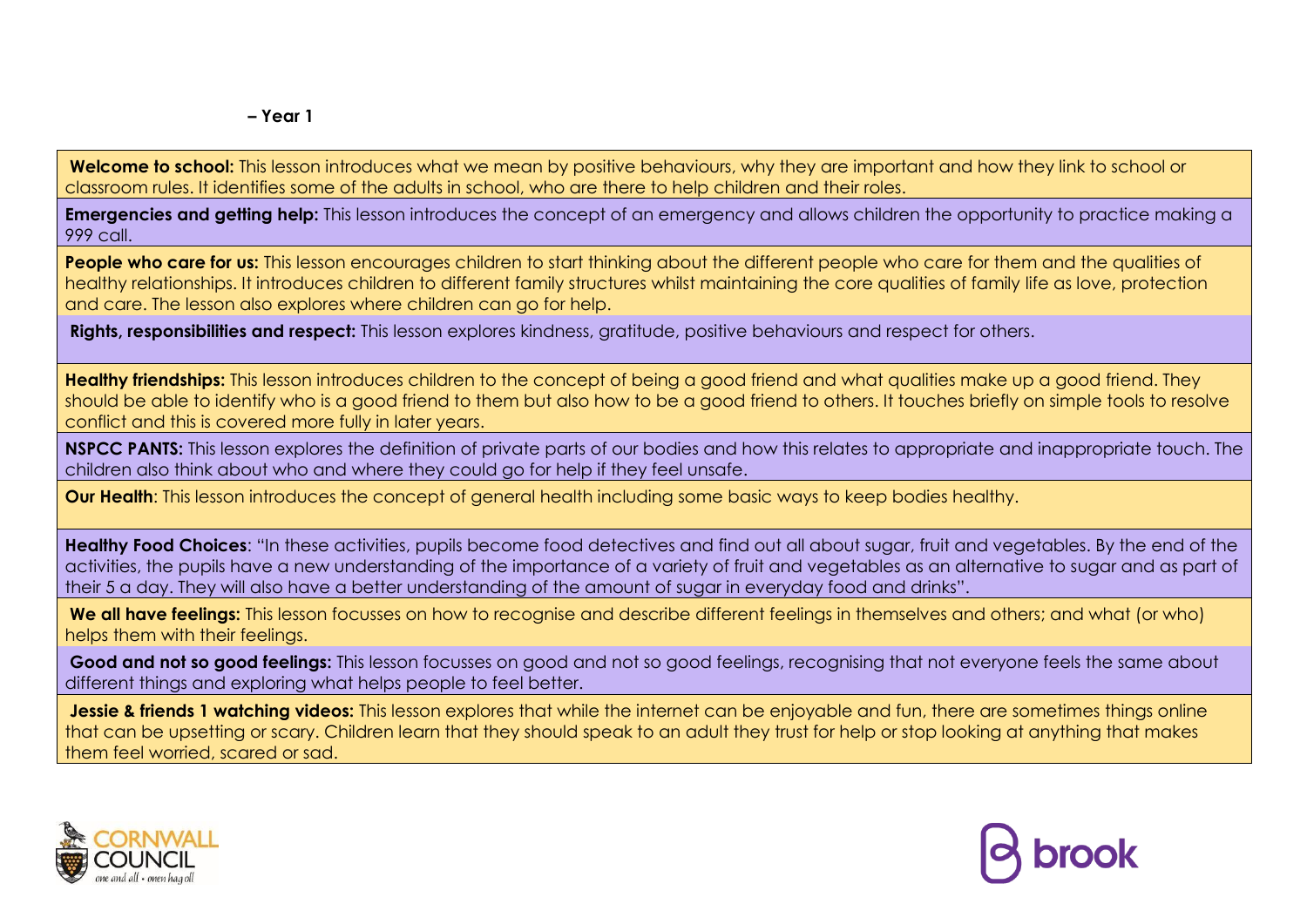**Respecting Uniqueness:** This lesson helps children to understand that we are all special and unique. Our similarities and differences should be celebrated, and we all have something to offer. It develops the children's understanding of respecting ourselves and respecting others.

**Our Communities:** This lesson helps children to understand that we all belong to different communities both inside and outside of our families.

**Everyday Safety:** This lesson explores safety in a range of contexts and reinforces how to get help.

**Basic First Aid:** This lesson introduces the concept of first aid, how to recognise if someone might need help and how to give basic first aid.

**Learning about work:** This lesson introduces children to different jobs and careers. It explores why adults choose (and are good at) a variety of different jobs. The children should start to recognise that their individual strengths can lead to a positive job/career.

**Horrible Hands:** In this lesson, students will learn how microbes can spread through touch and that the best way to remove microbes and prevent them from spreading is by washing your hands with soap and water.

**Jessie & Friends Sharing pictures 2:** In this lesson the children learn about the sharing of images and the importance of consent and sharing appropriately. They also consider where to go for help if needed.

**Jessie & Friends Playing games 1**: This lesson explores what personal information is and why it's important not to share with people they don't know.

**Jessie & Friends Playing games 2:** This lesson explores some of the negatives of being online, that people may not be truthful or be manipulative. It looks at how and when to ask for help

**Big Feelings:** This lesson focusses on the impact of 'big' feelings on their behaviour and how to manage this. They also practice how to ask for help with their feelings.

**Keeping Our Teeth Clean:** This lesson explores facts about teeth, how to brush, floss and rinse, going to the dentist and ways to keep teeth healthy.



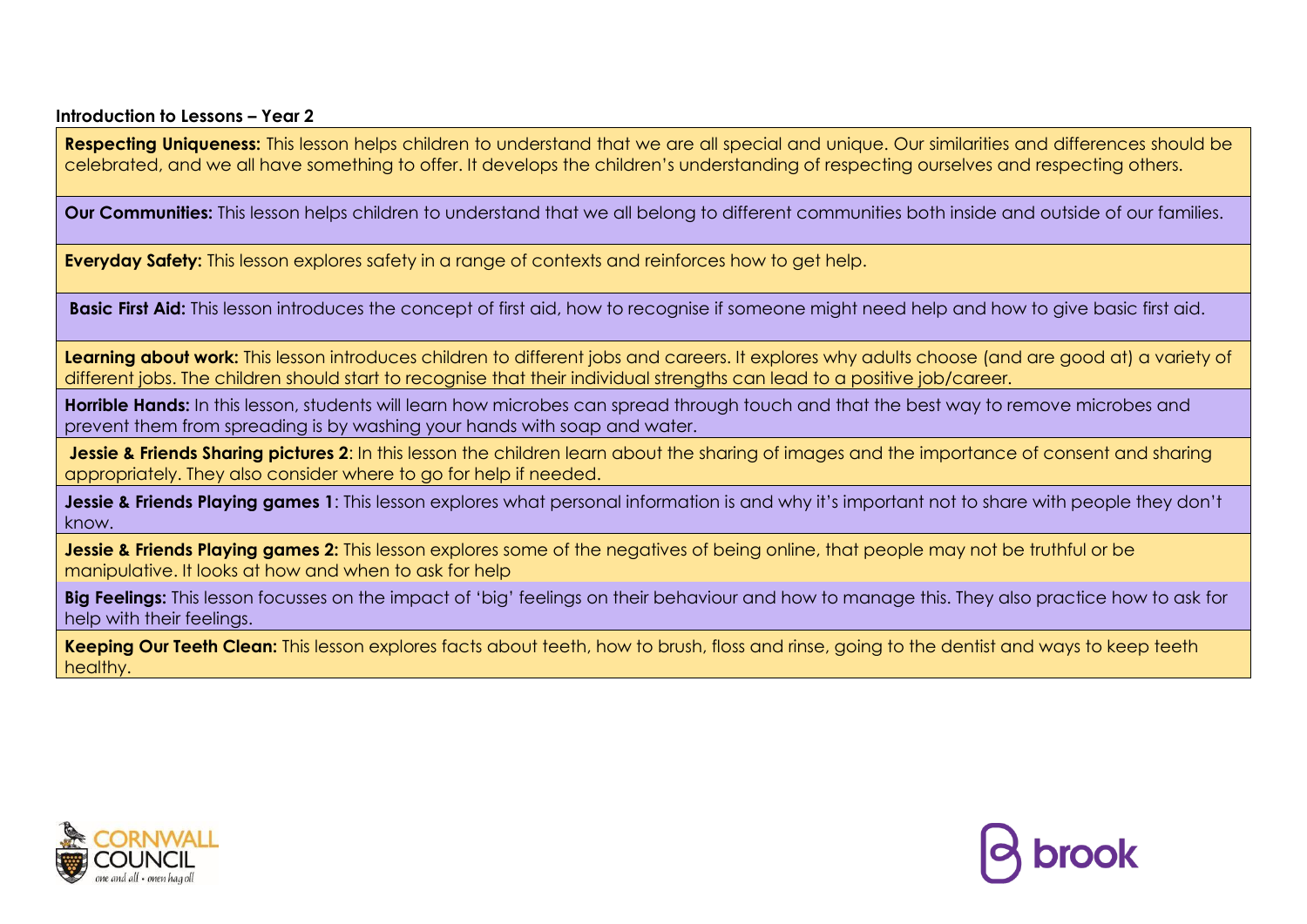World of Work: Building on learning from Year 2, this lesson explores different careers and education options in more detail. The lesson also looks at the different factors involved in choosing a job and how stereotypes can influence career aspirations.

**Spending and Saving Money:** This lesson introduces children to the basics of what money looks like, where it comes from and how people decide to use their money. It looks at how children and adults might use their money differently and begins to explore how children can keep money safe.

**Road Safety:** This lesson explores risks in relation to road safety and how to be a responsible and safe pedestrian, cyclist and passenger.

**Individual and Collective Strengths:** This lesson celebrates the diverse strengths people have and allows the children to explore what skills we need for team working and why they are important

**Physical Activity:** This lesson explores the benefits of regular exercise and highlights the risks of being inactive. It identifies what is physical activity and how it can support our mental wellbeing and happiness. It provides recommendations for how long we should be physically active and what activities we should be participating in.

**Everyday Drugs:** This lesson will provide a foundation understanding of what drugs are, the difference between legal and illegal drugs and the health risks of both, including addiction and what this means. The children will also know where they can go for help and support.

**Turn Off Let's Play**: This lesson explores the importance of having time away from devices and how to use others people's devices respectfully.

**Everyday Feelings**: This lesson focusses on feelings and emotions, how these change over time and what helps people to feel good.

**Expressing Feelings:** This lesson focuses on learning to describe and express feelings and the importance of doing so.

**Wellbeing:** This lesson builds on messages learnt throughout the mental health curriculum and explores practical strategies and technique the children could employ to support their own and others mental wellbeing.

**Sun Safety:** This lesson explores safety in the sun through practical activity and discussion.



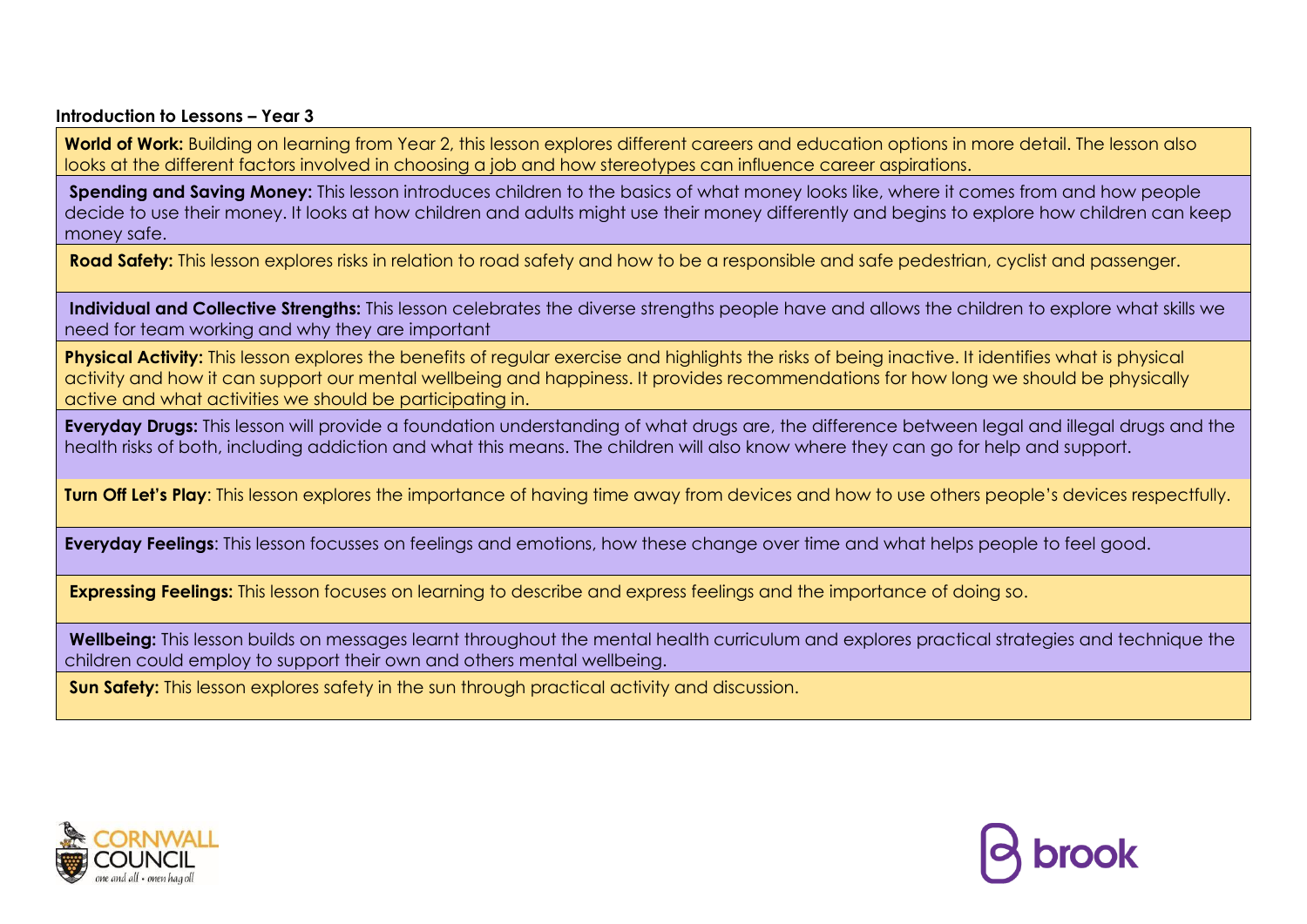What Makes a Good Friend: This lesson builds on learning about what makes a good friend. Children will review this learning and develop it by looking at online relationships and how friendships change and develop across lifetimes. The group will also explore solutions to managing conflict in a friendship.

**Respecting Others:** This lesson further explores respect and how people have different opinions. It focuses on respecting other people's viewpoints.

**Resolving conflict and managing pressure:** This lesson builds on previous learning about healthy friendships and identifies strategies to manage conflict in relationships in a positive way. This lesson goes onto introduce how to manage peer pressure and when and where to get support.

**Everyday Safety and Basic First Aid:** This lesson introduces everyday safety, common hazards and how to identify them. It also looks at ways to avoid injury and harm and ways to get help if needed.

**Money Choices:** The lesson revisits learning on why people choose to spend their money or save it. It then develops learning on value by identifying whether or not something is "good" value and what might influence this. Children will learn to identify resources to track spending habits and create basic budgets.

**Volunteering and Citizenship:** This lesson will help children to understand the concepts of volunteering and citizenship and how they can make a difference

**Play, like, share 1 – Alfie:** This lesson explores how to have fun safely online, including how to keep online information private and being respectful of others. It also includes where to go for help.

**Play, like, share 2 – Magnus**: This lesson build on key messages from session 1, exploring keeping personal information safe online and understanding consent when sharing content.

**Play, like, share 3 – Fans:** This lesson builds on the key messages from session 1&2, exploring that we must be aware that people can pretend to be someone else online to manipulate us. It discusses tactics people use to manipulate others, how we can spot them and ask for help.

**Managing Feelings:** This lesson explores ways of managing when feelings (especially strong feelings) influence actions and behaviour, sometimes negatively. Children consider who is best to help them with their feelings and learn how to seek appropriate help and advice.

**The Environment:** This lesson explores climate change and the environment. It also looks at positive ways in which children can work together to have a positive impact on the environment.



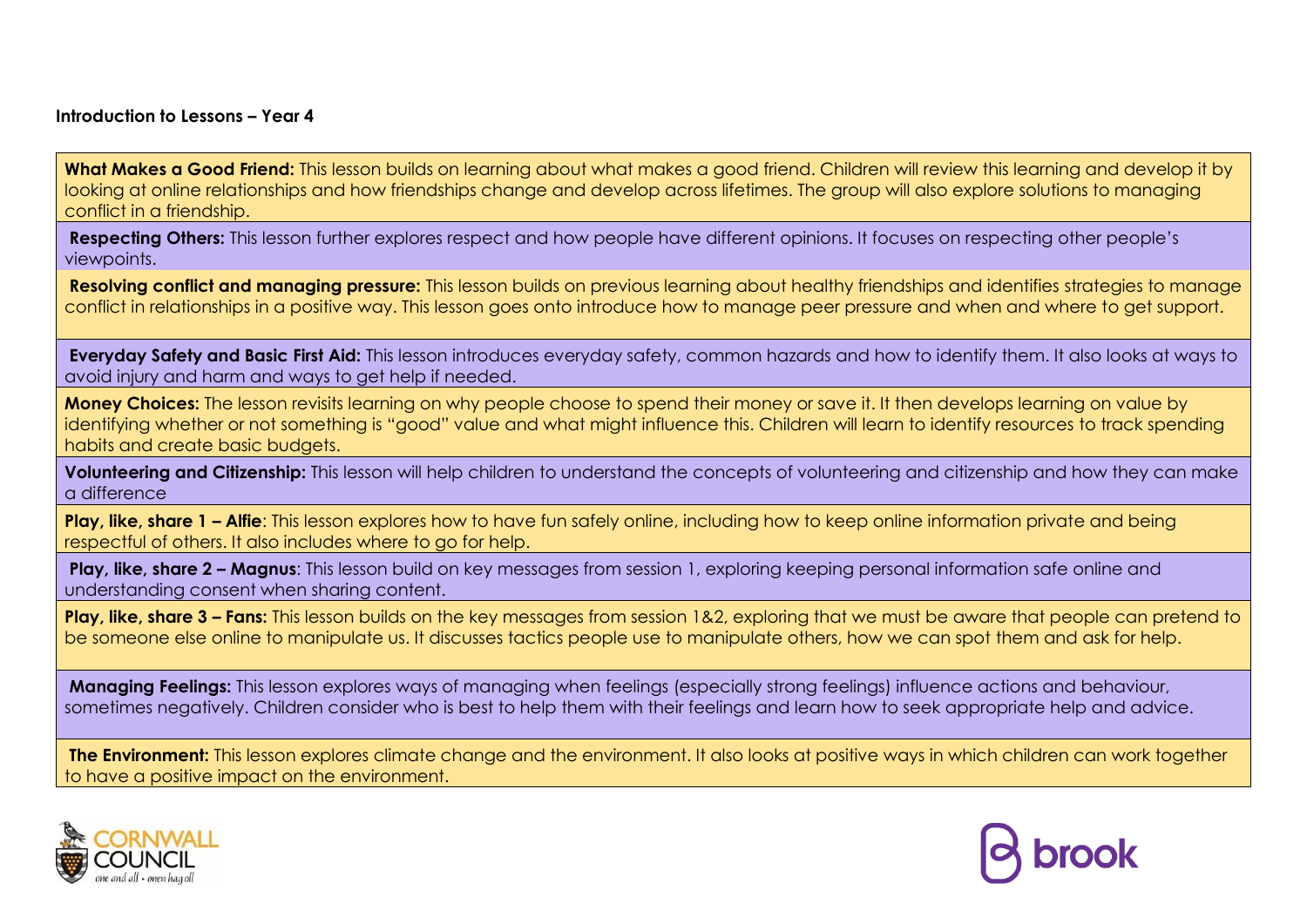**A Diverse Community:** This lesson explores what makes us similar and different to other people. By exploring who we are and how we connect with other people, we can start to see that we all have links and thinas in common, whilst celebrating diversity.

**Respectful Relationships:** This lesson builds on learning about healthy relationships. It goes on to explore differences between families in the community and the importance of respecting differences. Children should understand how to be respectful to others and also develop an understanding of self-respect.

**Illness:** This lesson explores how illness is a part of human life, but we can take steps to help our bodies to keep healthy. Our bodies have natural defences but sometimes we need to use medication or vaccinations to help.

**Nutrition & Healthy Eating:** This lesson introduces the different food groups in a balanced diet and provides opportunities to discuss nutritional content, calories and energy. It reinforces the risks of a poor diet introduced at KS1.

Puberty 1: This lesson introduces the group to key messages about conception and pregnancy, while supporting them to understand theirs and other people's bodies and how they relate to reproduction.

**Puberty 2:** This lesson explores changes that can happen during puberty both physically and emotionally and covers menstruation.

**Online Content**: This lesson allows children to critically assess the information and content they see online, giving them skills in understanding whether it is trustworthy source and where to go for help.

**Online Contact:** This lesson builds on key messages from Lesson 1, developing skills in assessing online contact and whether this contact is safe. It explores the importance of not sharing personal information online and where to go for help.

**Mental Health and Keeping Well:** This lesson builds on learning from lower KS2 about different feelings and emotions and shifts the focus to 'mental health' – what we mean by this and how we look after it.

**Managing Challenge and Change:** This lesson explores some of the things that can affect a person's mental health as well as managing times of change and challenge. It begins to look at healthy coping strategies and how to put them into practice.

**Exploring Risk:** This lesson explores the idea of risk, and how to manage risky situations safely.



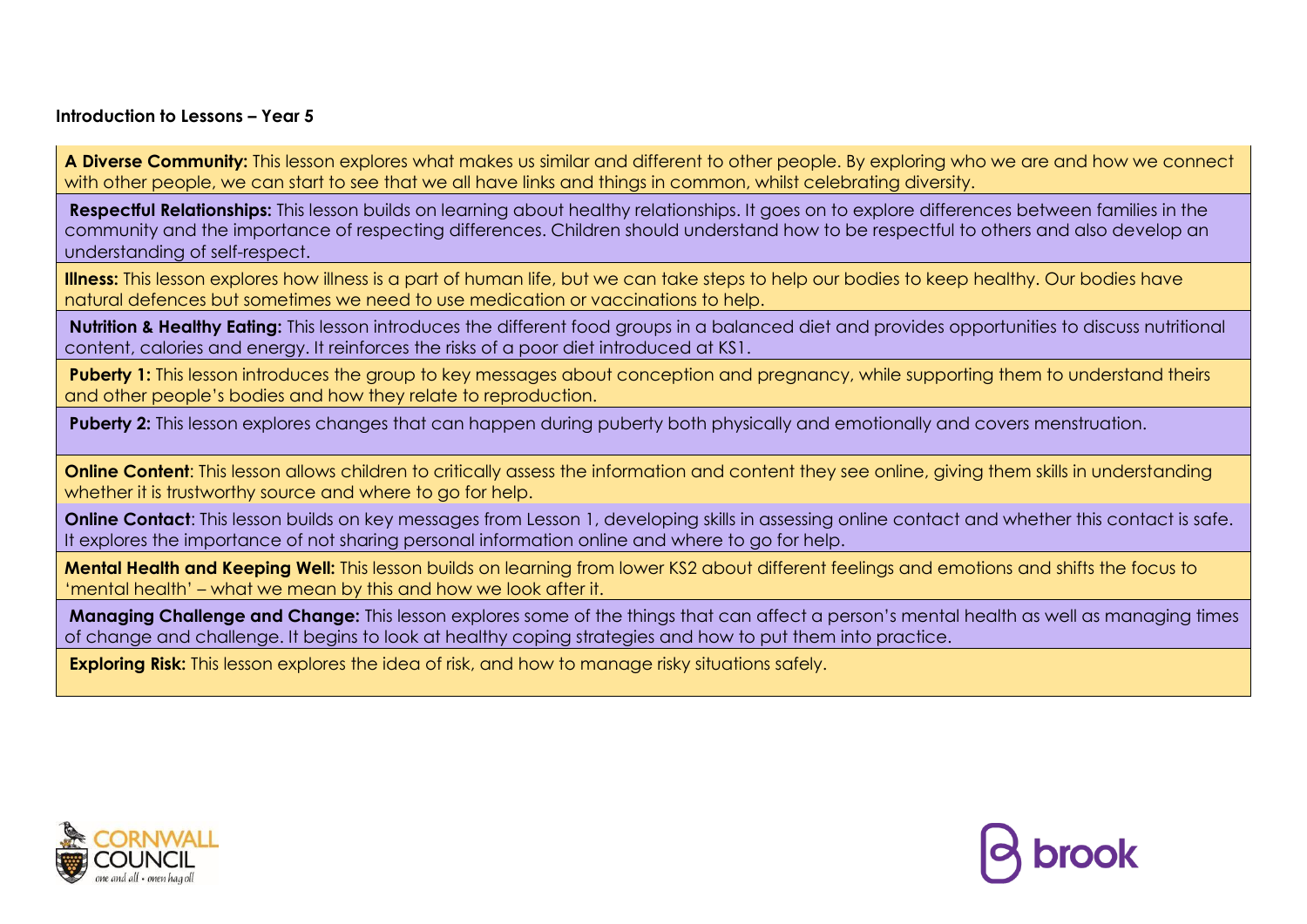**Different Types of Families:** This lesson extends learning by looking at diversity in both romantic and family relationships. It also explores the idea of marriage or civil partnership and the alternatives. It briefly touches on forced marriage and ensures that pupils know how to get support if they feel unsafe in a relationship.

**Healthy/Harmful Relationships:** This lesson explores how different relationships make us feel including identifying unhealthy and harmful behaviours in a relationship, from friends or family and how to get support. The lesson explores on and offline bullying and how to report this. Children will also revisit learning on difference within the community by exploring stereotypes and discrimination.

**Keeping Your Body Safe 1:** This lesson explores physical contact and feeling safe, and understanding how to tell someone when a situation can lead to feelings of being uncomfortable or in danger

**Keeping Your Body Safe 2:** This lesson follows on from 'Keeping your body safe - Lesson 1' and builds on the ideas of how to recognise concerns of feeling bad about an adult or a peer, and how to report any worries about themselves or others.

**Spending Decisions:** This lesson continues from the Year 4 lesson 'Money choices', which explores the benefits of saving and how to track money using budgeting skills. During this lesson, children should begin to understand how their spending decisions positively and negatively impact their own and other's health and well-being and the environment.

**Gambling:** This lesson builds on previous learning about risk and explores the risks involved with gambling and the impact it can have on people's health and wellbeing.

**Share Aware 1 Alex:** This lesson allows children to think about appropriate content to share online and understand the importance of being respectful online, just as we should be in the real world.

**Share Aware 2 Lucy:** This lesson leads on from key messages in lesson 1, reinforcing understanding about keeping personal information private and that there are risks to speaking to people we don't know online.

**Social Media:** This lesson explores the positives and negatives of social media use, including key strategies to support our emotional wellbeing while being online.

**Feelings and common anxieties when changing schools:** This lesson focuses on the feelings and common anxieties pupils may face when starting key stage 3/ starting secondary school and ways in which they can more positively manage them. It also encourages pupils to carefully consider the best sources of support when seeking help and advice.

**Changing Schools:** "This lesson explores the transition to secondary school and identifies some of the challenges that can arise and where to get support if needed". The lesson also focusses on practical strategies to help with the transition.